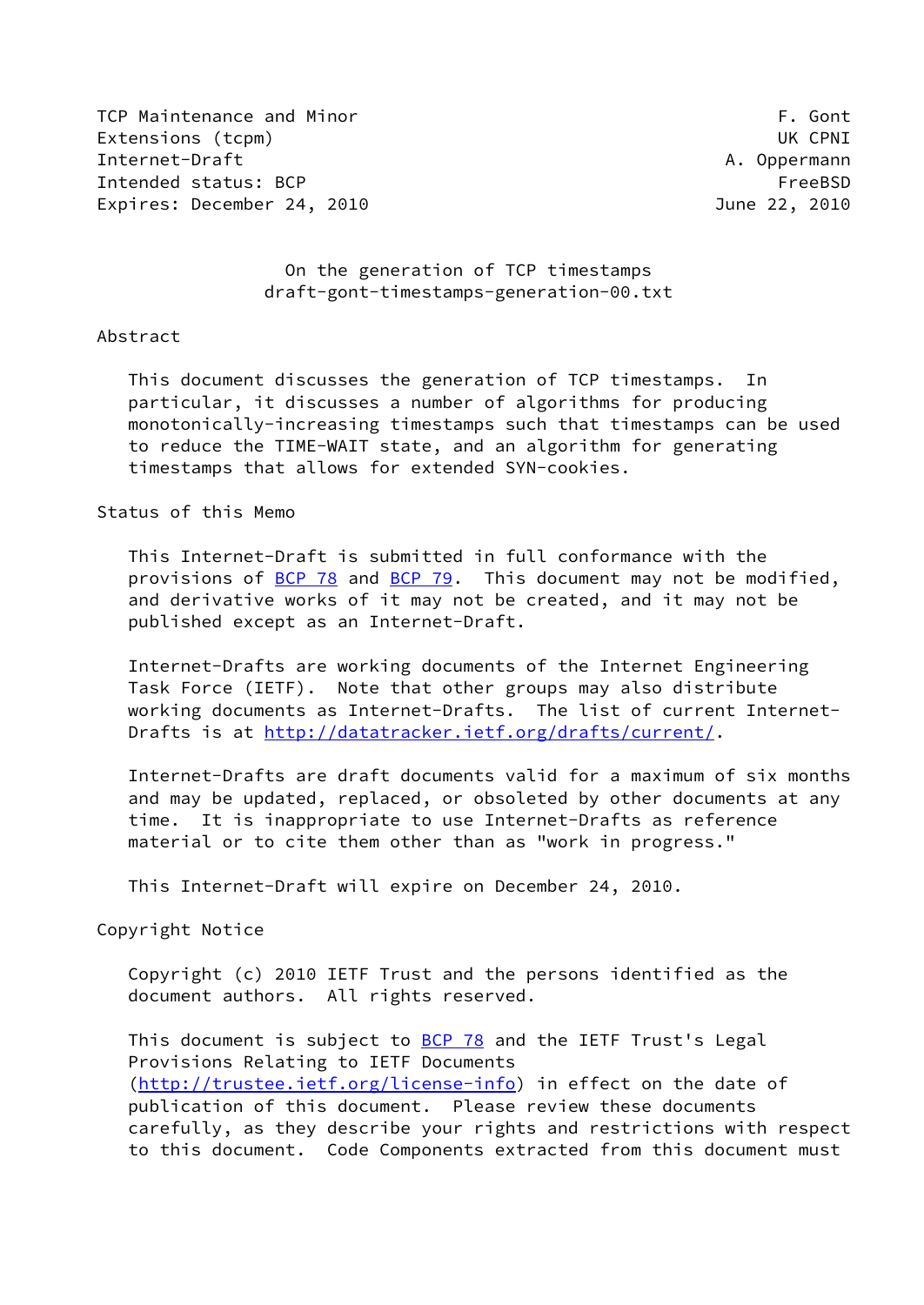| Internet-Draft | Generation of TCP timestamps |  |  | June 2010 |  |
|----------------|------------------------------|--|--|-----------|--|
|----------------|------------------------------|--|--|-----------|--|

 include Simplified BSD License text as described in Section 4.e of the Trust Legal Provisions and are provided without warranty as described in the Simplified BSD License.

# Table of Contents

| Introduction $\ldots \ldots \ldots \ldots \ldots \ldots \ldots \ldots$ |  |
|------------------------------------------------------------------------|--|
| Timestamps generation for TCPs that perform the active open $\ldots$ 3 |  |
| 3. Timestamps generation for TCPs that perform the passive             |  |
|                                                                        |  |
|                                                                        |  |
|                                                                        |  |
|                                                                        |  |
|                                                                        |  |
|                                                                        |  |
|                                                                        |  |
|                                                                        |  |
| 7.2. Informative References 7                                          |  |
|                                                                        |  |
|                                                                        |  |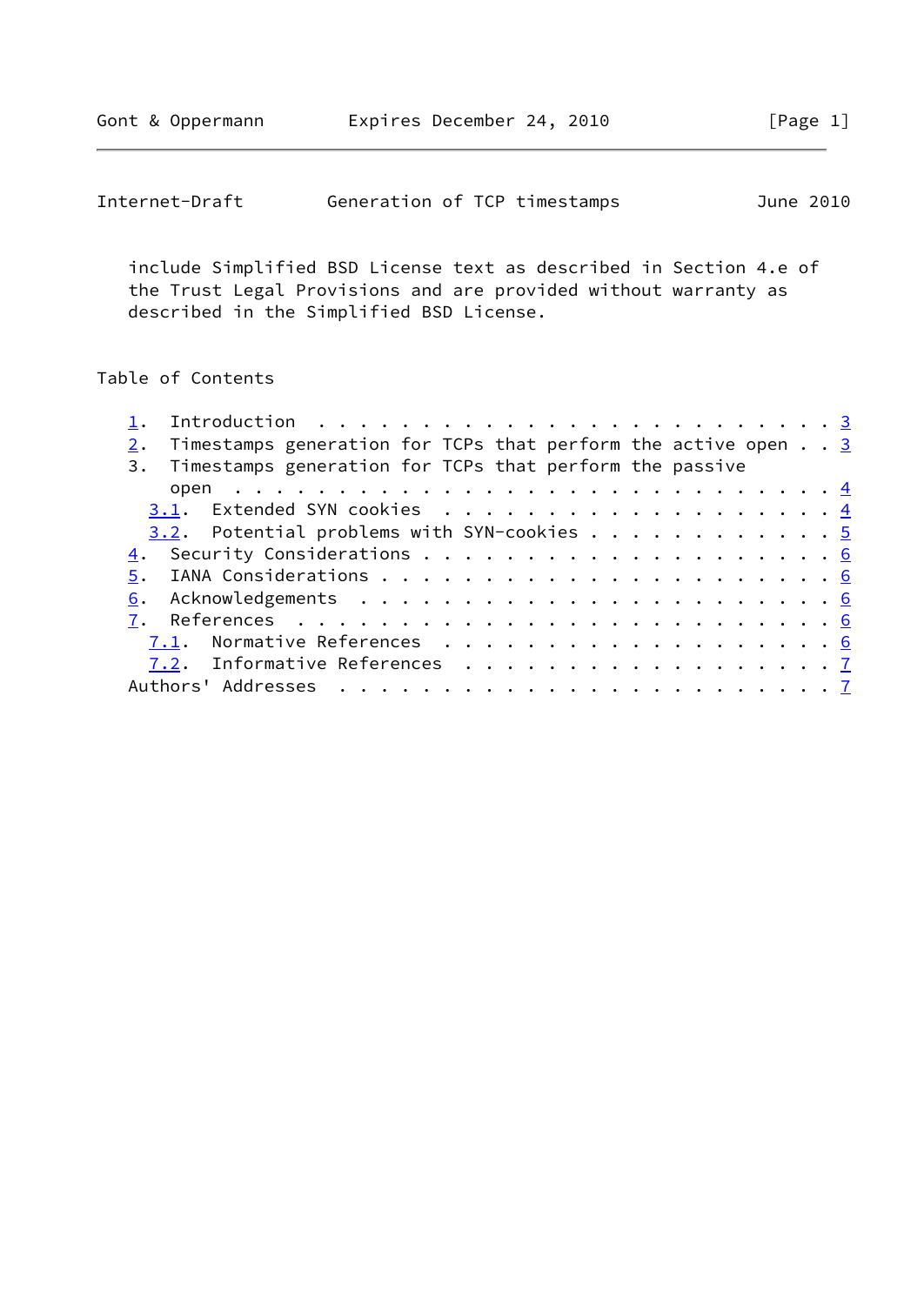Gont & Oppermann Expires December 24, 2010 [Page 2]

<span id="page-2-1"></span>Internet-Draft Generation of TCP timestamps June 2010

#### <span id="page-2-0"></span>[1](#page-2-0). Introduction

The Timestamps option, specified in [RFC 1323 \[RFC1323](https://datatracker.ietf.org/doc/pdf/rfc1323)], allows a TCP to include a timestamp value in its segments, that can be used used to perform two functions: Round-Trip Time Measurement (RTTM), and Protection Against Wrapped Sequences (PAWS).

 For the purpose of PAWS, the timestamps sent on a connection are required to be monotonically increasing. [RFC 1323](https://datatracker.ietf.org/doc/pdf/rfc1323) does not include any further requirements for the TCP timestamps (such as the initial timestamp value or the relationship between timestamps that correspond to different connections).

 [I-D.gont-tcpm-tcp-timestamps] discusses an algorithm that employs TCP timestamps to reduce the TIME-WAIT state. The aforementioned algorithm benefits from timestamps that are monotonically-increasing across connections.

 Some TCP implementations have employed TCP timestamps to implement extended SYN-Cookies [\[RFC4987](https://datatracker.ietf.org/doc/pdf/rfc4987)]. These implementations encode part of the information received in an incomming SYN segment in the TCP timestamps sent in the SYN/ACK.

 It should be noted that a TCP implementation could benefit from the benefits of both timestamps generation approaches. Monotonically increasing timestamps could be generated for TCPs that perform the active open, while timestamps for TCPs that perform the passive open could be generated according to [\[Opperman](#page-7-0)].

 The key words "MUST", "MUST NOT", "REQUIRED", "SHALL", "SHALL NOT", "SHOULD", "SHOULD NOT", "RECOMMENDED", "MAY", and "OPTIONAL" in this document are to be interpreted as described in [RFC 2119 \[RFC2119](https://datatracker.ietf.org/doc/pdf/rfc2119)].

<span id="page-2-2"></span>[2](#page-2-2). Timestamps generation for TCPs that perform the active open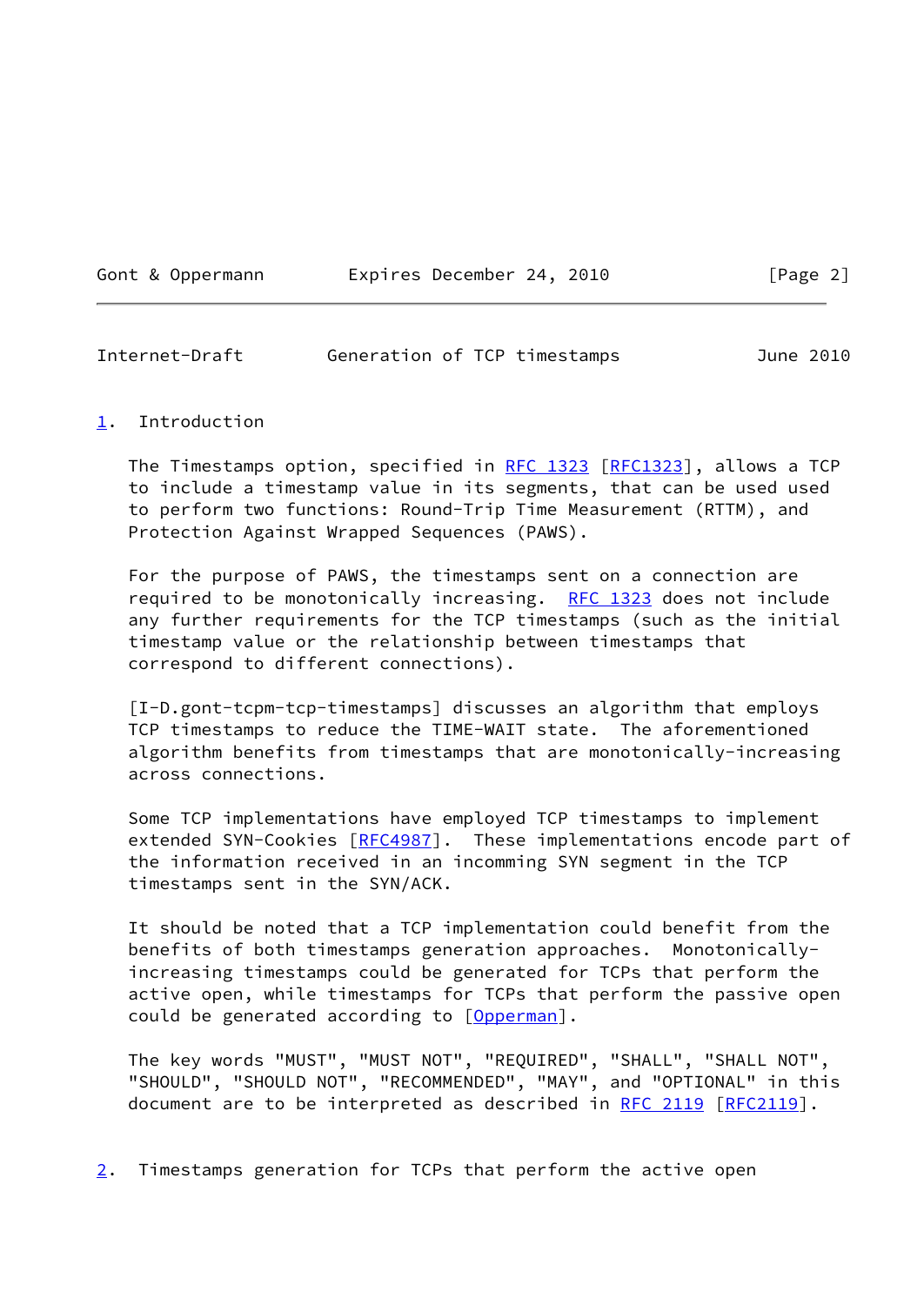While there is no requirement that timestamps are monotonically increasing across TCP connections, the generation of timestamps such that they are monotonically increasing across connections between the same two endpoints allows the use of timestamps for improving the handling of SYN segments that are received while the corresponding four-tuple is in the TIME-WAIT state. That is, the timestamp option could be used to perform heuristics to determine whether to allow the creation of a new incarnation of a connection that is in the TIME- WAIT state.

 It is RECOMMENDED that timestamps are generated with a similar algorithm to that introduced by [RFC 1948](https://datatracker.ietf.org/doc/pdf/rfc1948) [\[RFC1948](https://datatracker.ietf.org/doc/pdf/rfc1948)] for the generation

| Gont & Oppermann | Expires December 24, 2010 |  | [Page 3] |
|------------------|---------------------------|--|----------|
|------------------|---------------------------|--|----------|

<span id="page-3-0"></span>Internet-Draft Generation of TCP timestamps June 2010

of Initial Sequence Numbers (ISNs). That is,

 timestamp = T() + F(localhost, localport, remotehost, remoteport, secret key)

where the result of T() is a global system clock that complies with the requirements of **Section 4.2.2 of RFC 1323** [[RFC1323](https://datatracker.ietf.org/doc/pdf/rfc1323)], and F() is a function that should not be computable from the outside without knowledge of the secret key (secret\_key). Therefore, we suggest F() to be a cryptographic hash function of the connection-id and some secret data (which could be chosen randomly).

 F() provides an offset that will be the same for all incarnations of a connection between the same two endpoints, while T() provides the monotonically increasing values that are needed for PAWS.

<span id="page-3-2"></span>[3](#page-3-2). Timestamps generation for TCPs that perform the passive open

<span id="page-3-1"></span>[3.1](#page-3-1). Extended SYN cookies

 The purpose of SYN cookies is to avoid keeping track of all SYN's we receive and to be able to handle SYN floods from bogus source addresses (where we will never receive any reply). SYN floods try to exhaust all our memory and available slots in the SYN cache table to cause a denial of service to legitimate users of the local host.

 The idea of SYN cookies is to encode and include all necessary information about the connection setup state within the SYN-ACK we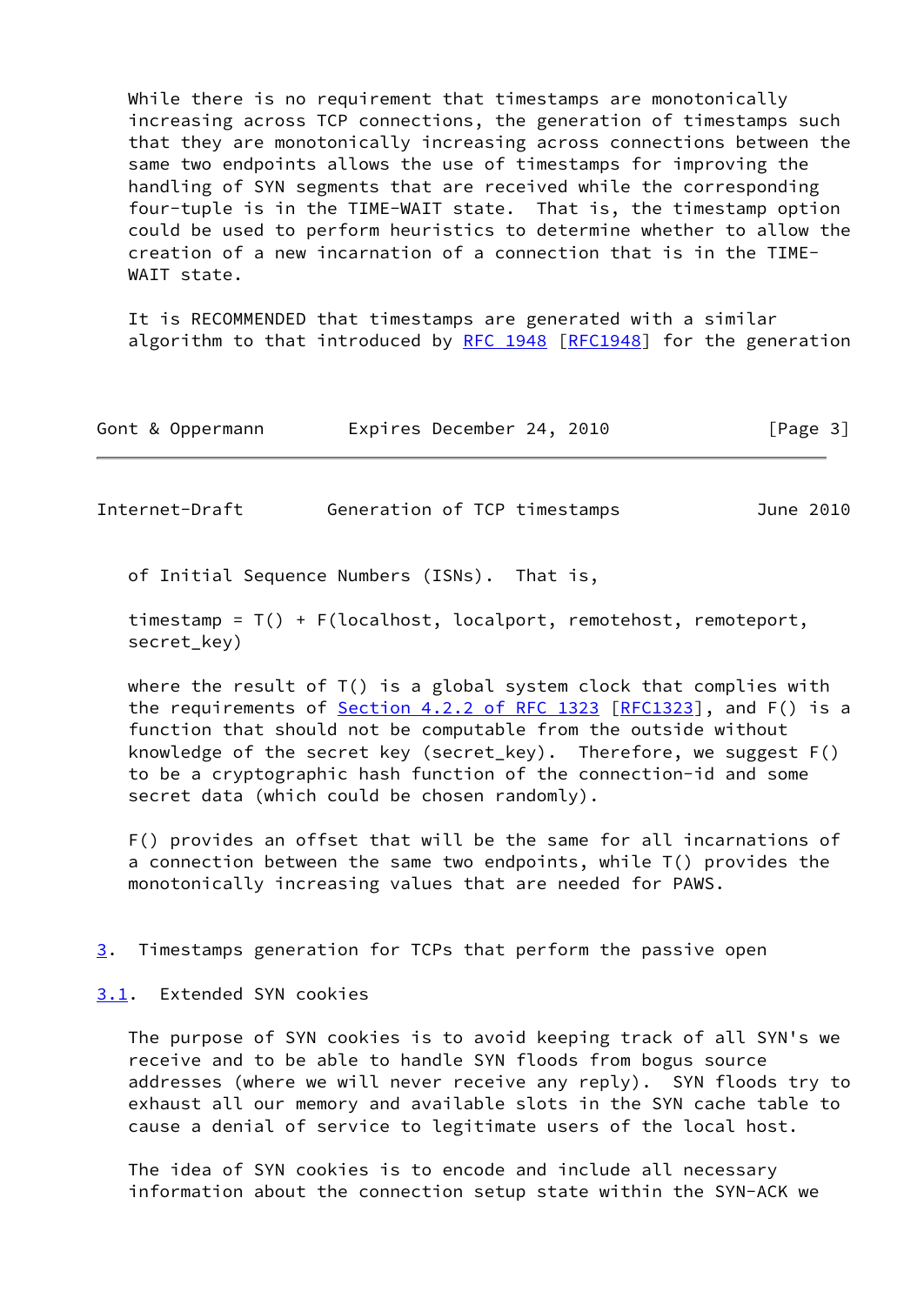send back and thus to get along without keeping any local state until the ACK to the SYN-ACK arrives (if ever). Everything we need to know should be available from the information we encoded in the SYN-ACK.

 This implementation extends the orginal idea and first implementation of FreeBSD by using not only the initial sequence number field to store information but also the timestamp field if present. This way we can keep track of the entire state we need to know to recreate the session in its original form. Almost all TCP speakers implement [RFC1323](https://datatracker.ietf.org/doc/pdf/rfc1323) timestamps these days. For those that do not we still have to live with the known shortcomings of the ISN-only SYN cookies.

Initial Sequence Number (ISN) we send:

<span id="page-4-0"></span>

|                                    | Gont & Oppermann            Expires December 24, 2010                                                     | [Page 4]  |
|------------------------------------|-----------------------------------------------------------------------------------------------------------|-----------|
|                                    | Internet-Draft Generation of TCP timestamps                                                               | June 2010 |
|                                    | DDDDDDDDDDDDDDDDDDDDDDDDMMMRRRP                                                                           |           |
|                                    | $D = MD5$ Digest (first dword)<br>$M = MSS$ index<br>$R = Rotation$ of secret<br>$P = Odd$ or Even secret |           |
|                                    | Figure 1                                                                                                  |           |
|                                    | The MD5 Digest is computed with over following parameters:                                                |           |
| randomly rotated secret<br>$\circ$ |                                                                                                           |           |
| $\circ$                            | struct in_conninfo containing the remote/local ip/port (IPv4&IPv6)                                        |           |
| $\circ$                            | the received initial sequence number from remote host                                                     |           |
| $\circ$                            | the rotation offset and odd/even bit                                                                      |           |
| Timestamp we send:                 |                                                                                                           |           |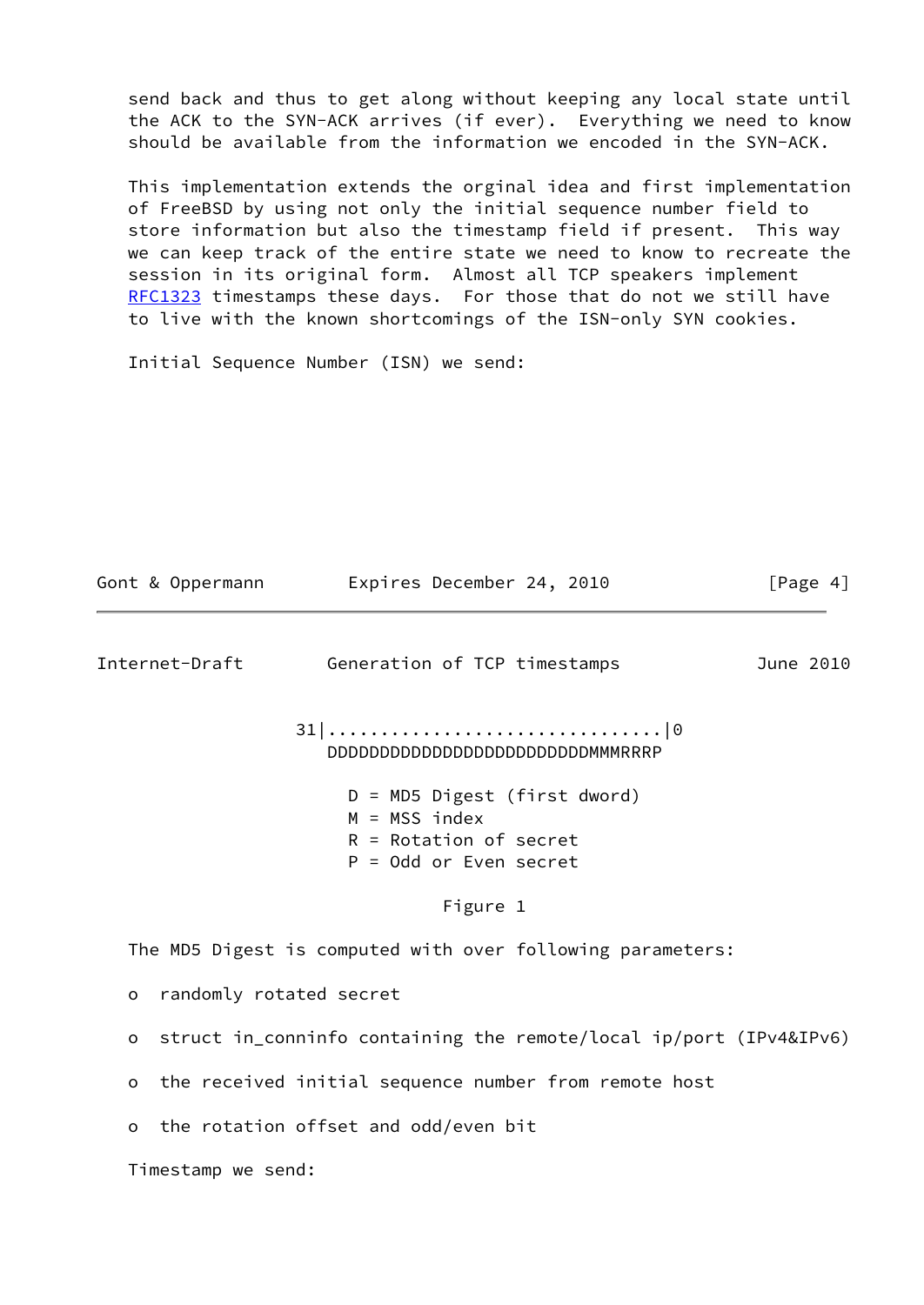## 31|................................|0 DDDDDDDDDDDDDDDDDDDDDDSSSSRRRRA5

 D = MD5 Digest (third dword) (only as filler) S = Requested send window scale R = Requested receive window scale A = SACK allowed

5 = TCP-MD5 enabled (not implemented yet)

XORed with MD5 Digest (forth dword)

### Figure 2

 The timestamp isn't cryptographically secure and doesn't need to be. The double use of the MD5 digest dwords ties it to a specific remote/ local host/port, remote initial sequence number and our local time limited secret. A received timestamp is reverted (XORed) and then the contained MD5 dword is compared to the computed one to ensure the timestamp belongs to the SYN-ACK we sent. The other parameters may have been tampered with but this isn't different from supplying bogus values in the SYN in the first place.

<span id="page-5-0"></span>[3.2](#page-5-0). Potential problems with SYN-cookies

 Some of the problems of ISN-only SYN cookies remain, nevertheless. Consider the problem of a recreated (and retransmitted) cookie. If

| Gont & Oppermann | Expires December 24, 2010 | [Page 5] |
|------------------|---------------------------|----------|
|                  |                           |          |

<span id="page-5-1"></span>Internet-Draft Generation of TCP timestamps June 2010

 the original SYN was accepted, the connection is established. The second SYN is inflight, and if it arrives with an ISN that falls within the receive window, the connection is killed.

 A heuristic to determine when to accept syn cookies is not necessary. An ACK flood would cause the syncookie verification to be attempted, but a SYN flood causes syncookies to be generated. Both are of equal cost, so there's no point in trying to optimize the ACK flood case.

 Also, if you don't process certain ACKs for some reason, then all someone would have to do is launch a SYN and ACK flood at the same time, which would stop cookie verification and defeat the entire purpose of syncookies.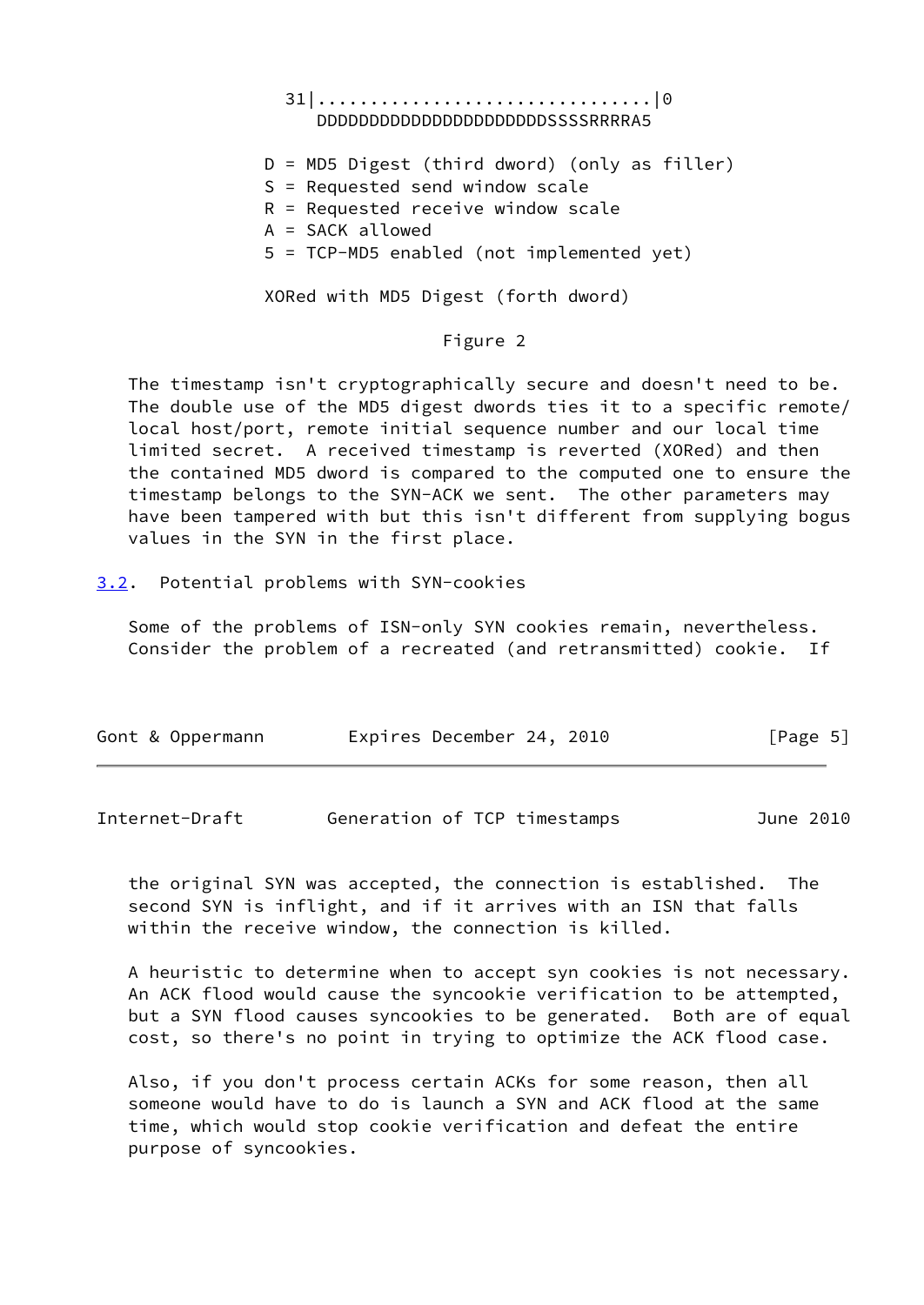## <span id="page-6-0"></span>[4](#page-6-0). Security Considerations

 This document describes a number of algorithms for generating TCP timestamps.

 [CPNI-TCP] provides a thorough discussion of the security implications of TCP timestamps.

<span id="page-6-1"></span>[5](#page-6-1). IANA Considerations

This document has no actions for IANA.

<span id="page-6-2"></span>[6](#page-6-2). Acknowledgements

 Fernando Gont would like to thank the United Kingdom's Centre for the Protection of National Infrastructure (UK CPNI) for their continued support.

- <span id="page-6-3"></span>[7](#page-6-3). References
- <span id="page-6-4"></span>[7.1](#page-6-4). Normative References
	- [RFC0793] Postel, J., "Transmission Control Protocol", STD 7, [RFC 793](https://datatracker.ietf.org/doc/pdf/rfc793), September 1981.
	- [RFC1122] Braden, R., "Requirements for Internet Hosts Communication Layers", STD 3, [RFC 1122](https://datatracker.ietf.org/doc/pdf/rfc1122), October 1989.
	- [RFC1323] Jacobson, V., Braden, B., and D. Borman, "TCP Extensions for High Performance", [RFC 1323](https://datatracker.ietf.org/doc/pdf/rfc1323), May 1992.

| Gont & Oppermann | Expires December 24, 2010 | [Page 6] |
|------------------|---------------------------|----------|
|------------------|---------------------------|----------|

- <span id="page-6-6"></span><span id="page-6-5"></span>Internet-Draft Generation of TCP timestamps June 2010
	- [RFC1337] Braden, B., "TIME-WAIT Assassination Hazards in TCP", [RFC 1337,](https://datatracker.ietf.org/doc/pdf/rfc1337) May 1992.
	- [RFC2119] Bradner, S., "Key words for use in RFCs to Indicate Requirement Levels", [BCP 14](https://datatracker.ietf.org/doc/pdf/bcp14), [RFC 2119](https://datatracker.ietf.org/doc/pdf/rfc2119), March 1997.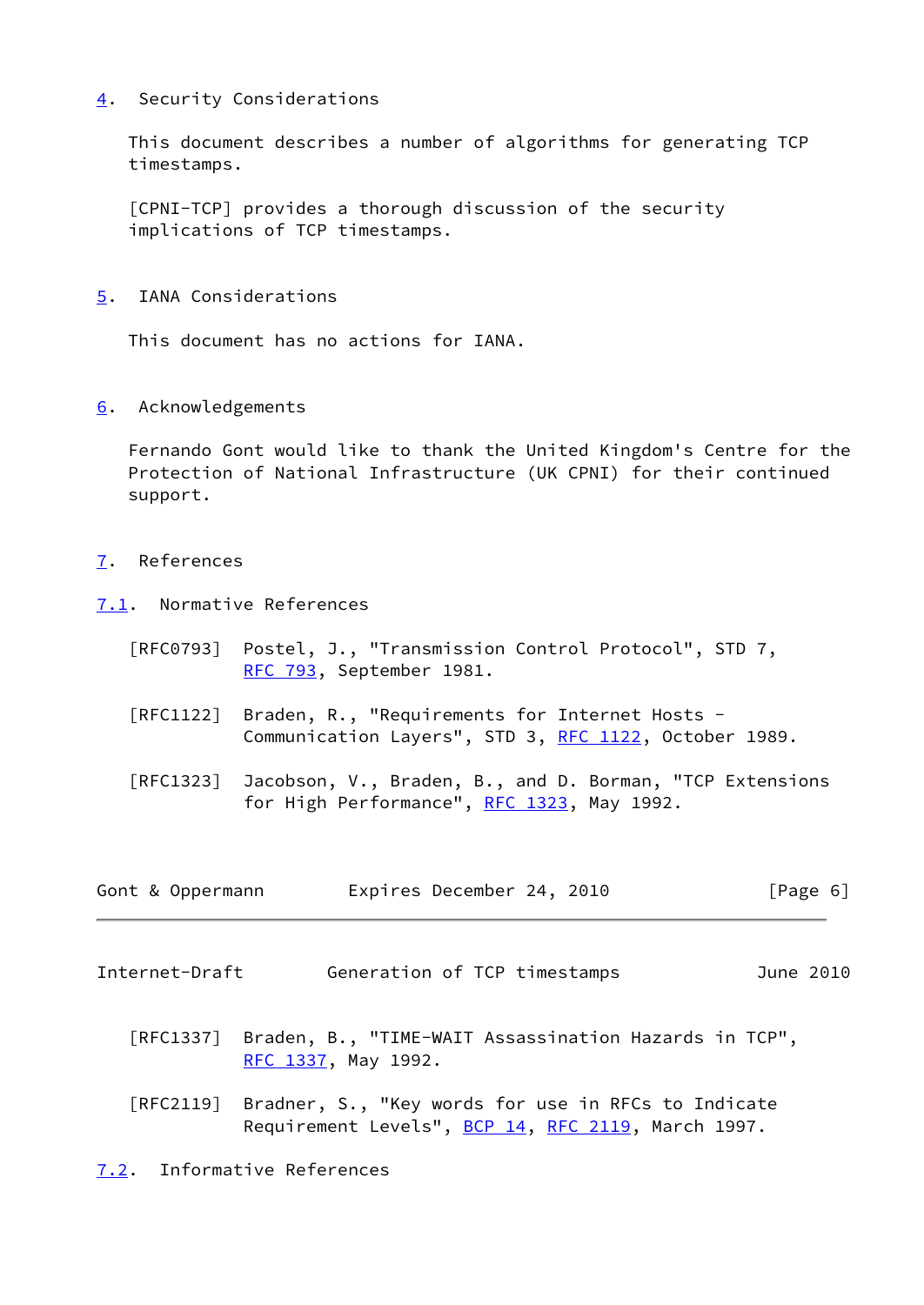| $[CPNI-TCP]$   |                                                                                                                                                        |
|----------------|--------------------------------------------------------------------------------------------------------------------------------------------------------|
|                | CPNI, "Security Assessment of the Transmission Control<br>Protocol (TCP)", http://www.cpni.gov.uk/Docs/<br>tn-03-09-security-assessment-TCP.pdf, 2009. |
|                |                                                                                                                                                        |
| [FreeBSD-impl] |                                                                                                                                                        |
|                | FreeBSD, "FreeBSD", http://www.freebsd.org/cgi/                                                                                                        |
|                | cvsweb.cgi/src/sys/netinet/                                                                                                                            |
|                | tcp_syncache.c?rev=1.99&content-type=text/x-cvsweb-markup,<br>2008.                                                                                    |
|                | [I-D.gont-tcpm-tcp-timestamps]                                                                                                                         |
|                | Gont, F., "Reducing the TIME-WAIT state using TCP                                                                                                      |
|                | timestamps", draft-gont-tcpm-tcp-timestamps-04 (work in                                                                                                |
|                | progress), March 2010.                                                                                                                                 |
| [Linux]        | The Linux Project, "http://www.kernel.org".                                                                                                            |
| [Linux-impl]   |                                                                                                                                                        |
|                | Westphal, F., "Add support for TCP-options via                                                                                                         |
|                | timestamps", http://lwn.net/Articles/277219/, 2008.                                                                                                    |
| [Opperman]     |                                                                                                                                                        |
|                | Oppermann, A., "FYI: Extended TCP syncookies in FreeBSD-                                                                                               |
|                | current", Post to the tcpm mailing-list. Available at: ht                                                                                              |
|                | tp://www.ietf.org/mail-archive/web/tcpm/current/                                                                                                       |
|                | msg02251.html, 2006.                                                                                                                                   |
| [RFC1948]      | Bellovin, S., "Defending Against Sequence Number Attacks",                                                                                             |
|                | RFC 1948, May 1996.                                                                                                                                    |
| [RFC4987]      | Eddy, W., "TCP SYN Flooding Attacks and Common                                                                                                         |
|                | Mitigations", RFC 4987, August 2007.                                                                                                                   |
|                |                                                                                                                                                        |
|                |                                                                                                                                                        |

| Internet-Draft | Generation of TCP timestamps |  | June 2010 |  |
|----------------|------------------------------|--|-----------|--|

<span id="page-7-0"></span>Gont & Oppermann Expires December 24, 2010 [Page 7]